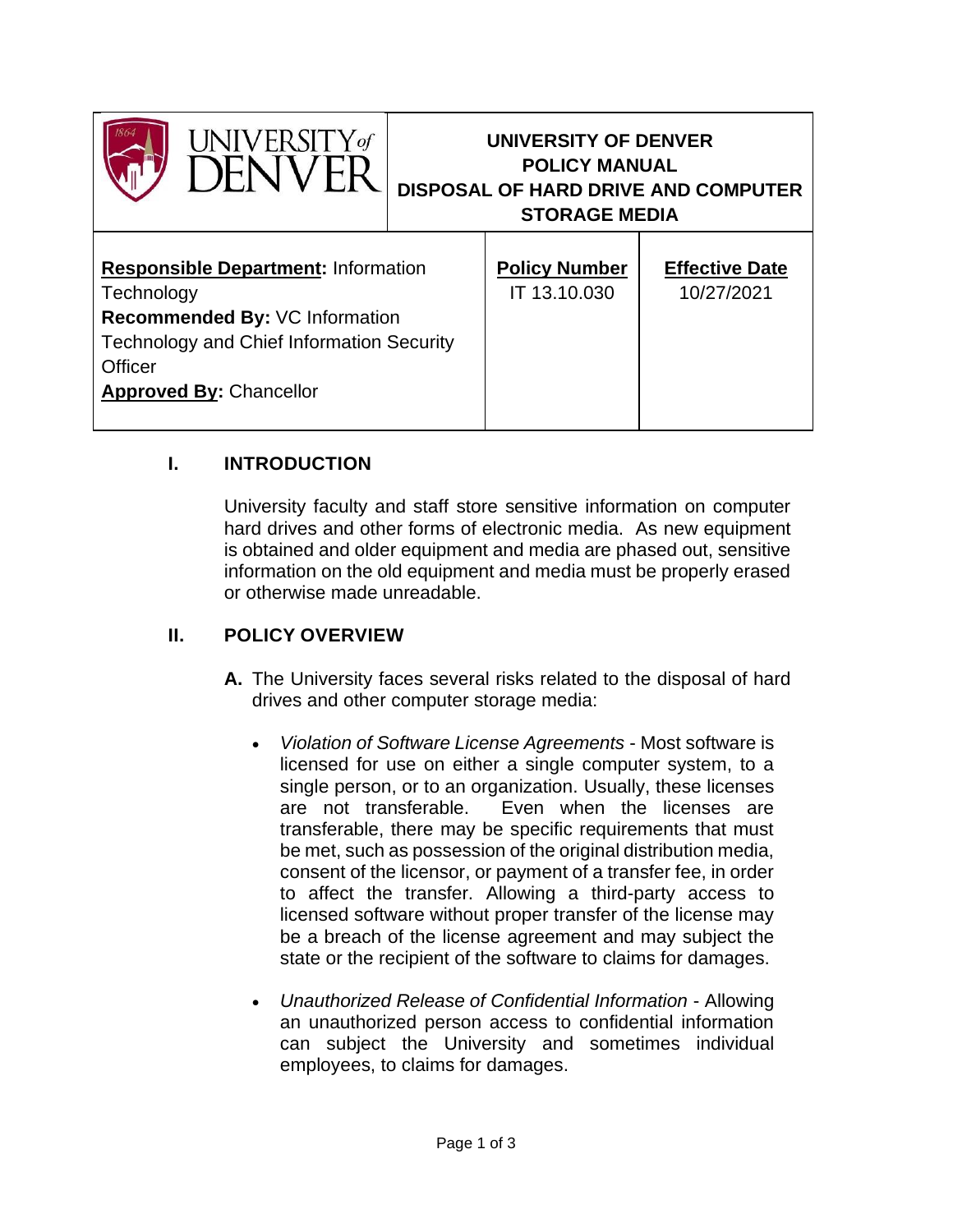- *Unauthorized Disclosure of Trade Secrets, Copyrights, and Other Intellectual Property* – University computer systems develop and store data, programs, designs, techniques, etc., that are or will become valuable assets of the organization as either trade secrets, copyrighted materials, patented inventions, or other intellectual property. Accidental or premature disclosure could mean a loss of secrecy under trade secrets law or constitute a publication under federal copyright law, either of which might result in loss of the asset.
- **B**. The Chief Information Security Officer shall ensure:
	- Procedures address the final disposition of sensitive information, hardware, or electronic media.
	- Procedures specify the process for making sensitive information unusable and inaccessible. Procedures specify the use of a technology (e.g., software, special hardware, etc.) to make sensitive information unusable, inaccessible, and not able to be reconstructed.
	- Procedures specify the personnel authorized to dispose of sensitive information or equipment containing sensitive information. Such procedures may include shredding, incinerating, or pulp of hard copy materials so that sensitive information cannot be reconstructed.

#### **III. PROCESS OVERVIEW**

- **A.** The transfer or disposition of data processing equipment, such as computers and related media, shall be controlled. Data can be present on any type of storage device, whether fixed or removable, that contains data and maintains the data after power is removed from the device. Due to the advances in computer forensics, simply deleting the data and formatting the disk will not prevent someone from restoring the data. However, sanitization of the storage media removes the information from the media in such a way that data recovery using common techniques or analysis is prevented.
- **B.** Any and all computer desktops, laptops, hard drives, and portable media must be given to the IT Department for proper disposal. Paper and hard copy records should be disposed of in a secure manner as authorized by the Chief Information Security Officer